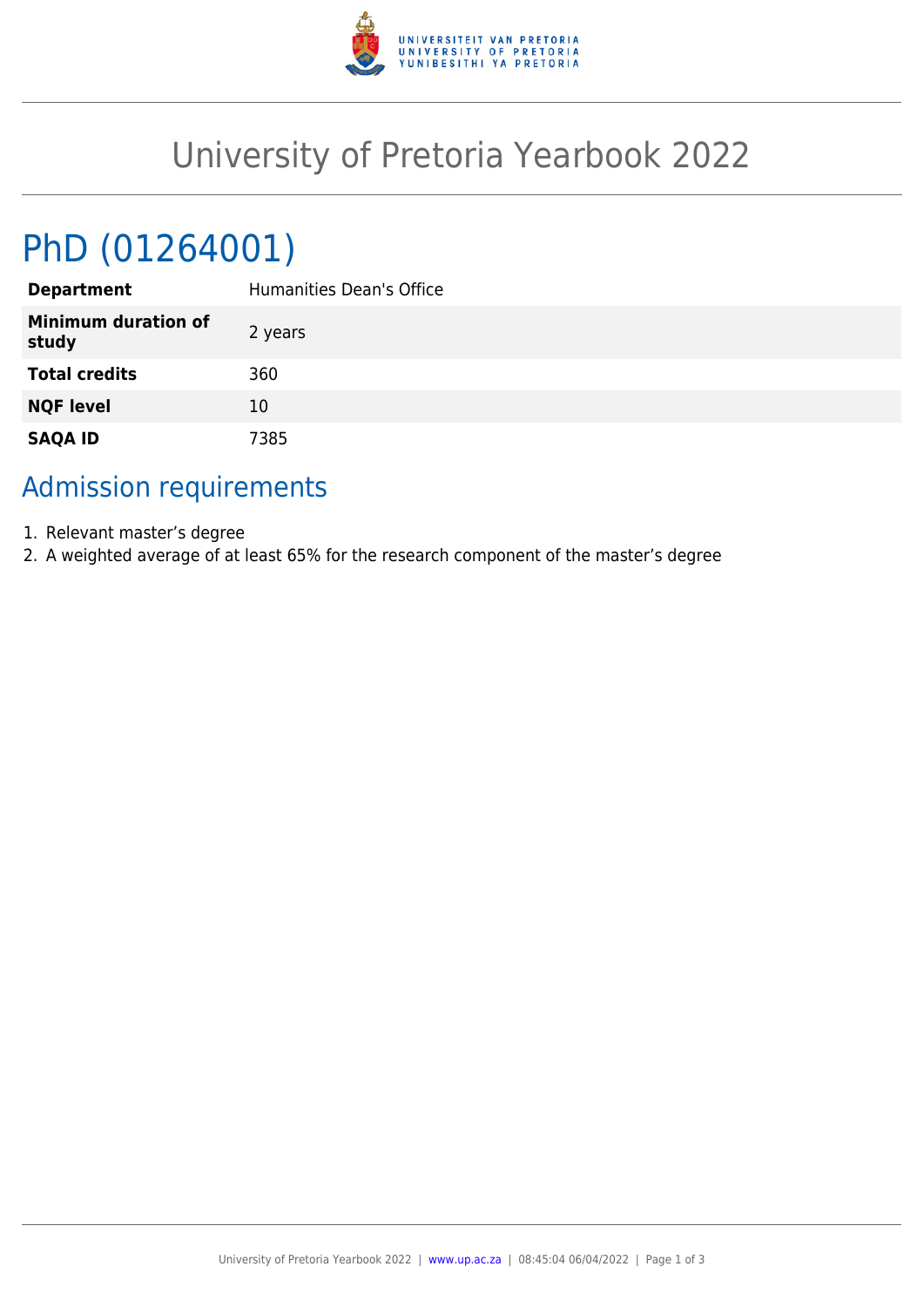

## Curriculum: Year 1

**Minimum credits: 360**

#### **Core modules**

[Thesis: General 991](https://www.up.ac.za/faculty-of-education/yearbooks/2022/modules/view/ALG 991) (ALG 991) - Credits: 360.00